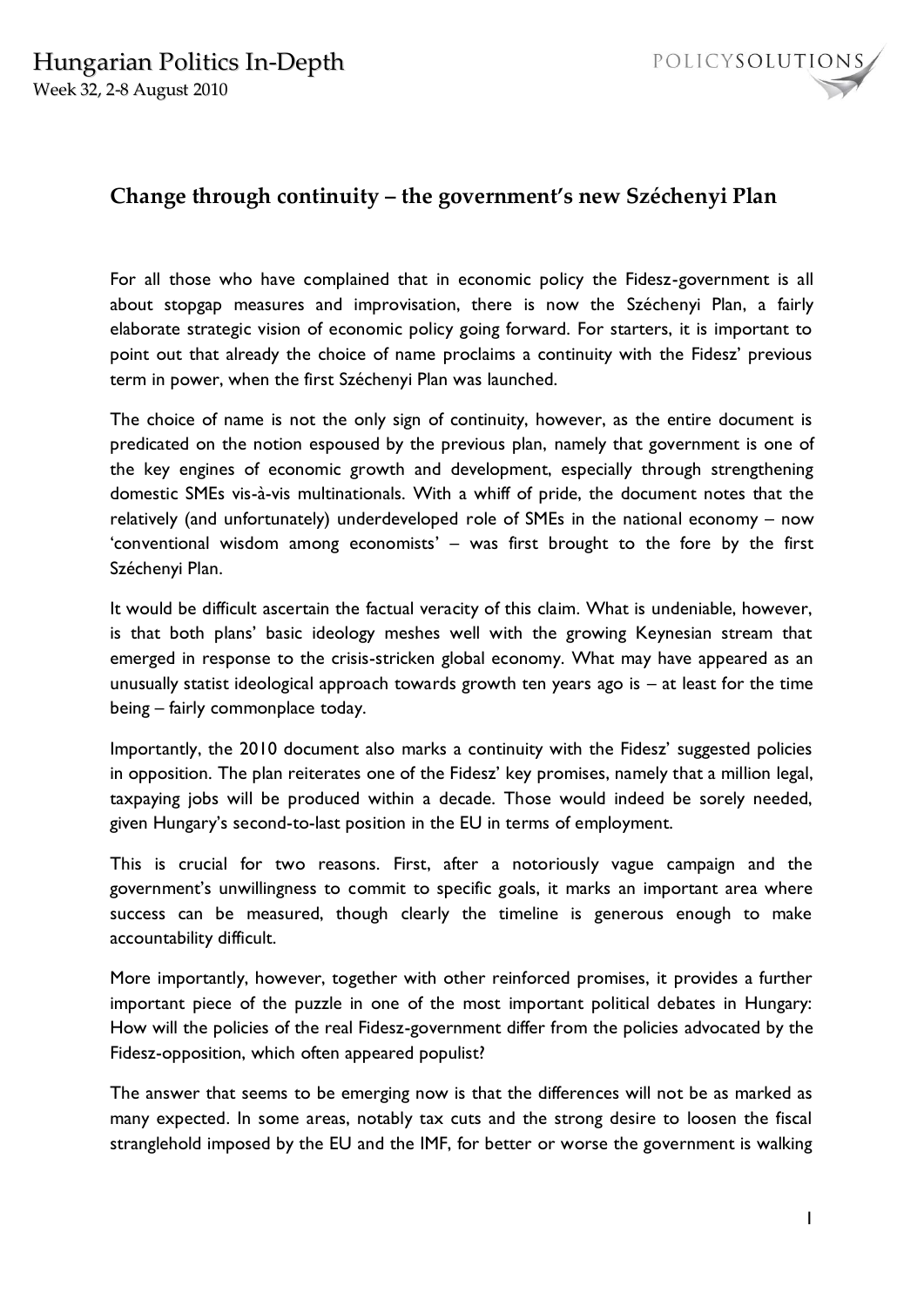



the walk, even though it is of course less radical than its earlier communication suggested and appears hesitant at times.

In line with the Fidesz' previous rhetoric, this plan, too, appears to offer a radical departure from the previous government's policies, a point that is driven home by the extremely politicised and harsh introduction, which is an ill fit with the sober and professional tone of the rest of the document.

Nevertheless, when it comes to the nitty-gritty details, the differences are not as pronounced as the rhetoric suggests. As several commentators have noted already, just likes the Széchenyi Plan designates seven priority areas as the main venues for government action, Gordon Bajnai also spoke of the need for focusing the government's attention on certain policy areas.

Interestingly, the politician most reviled by the Fidesz, Ferenc Gyurcsány had also spoken of seven "pre-eminent areas" in his first "state of the nation" address in 2005. More telling than the numerical analogy, however (the Fidesz had originally planned only four focal areas), is the overlap in the focal areas themselves: two areas are the same (health industry and green development) and two overlap substantially (logistics and automotive industry – the former is a key component of the new "transit economy" heading while the latter plays a preeminent role in the new "science and innovation" priority).

The following are the key differences between the two sets of priorities: Unlike the 2005 proposal, the Széchenyi Plan designates housing policy and state support for enterprises – both pre-eminent objectives of the Fidesz-government a decade ago –, as well as the broad objective of "employment policy breakthrough" as priorities. Remarkable is at the same time the near absence in the Széchenyi Plan of tourism – apart from a very detailed subchapter on health tourism –, traditionally considered one of the mainstays of the Hungarian economy, and the relative demotion of IT – both were included among the development priorities in 2005.

Still, the considerable overlaps are also hardly surprising. Hungary's basic circumstances have not changed dramatically, and neither has its position in the world economy. A dramatic shift in emphasis would have suggested that the government fails to appreciate our strategic possibilities. Furthermore, strategic plans largely have to be compatible with the National Development Plan submitted to the EU, which is a reflection of previous governmental strategies. Since funding for many of the government's policies will come from EU coffers in any case, a complete departure from previously accepted strategic plans would encumber the financing of development projects.

Yet, the government would no doubt point out that the theoretical similarities are hardly relevant, since recent years have shown that in spite of grand strategies success has been elusive in terms of growth and job creation. Thus the devil is not only in the details, but also in the realisation of policies. Similarities to previous strategies notwithstanding, the true